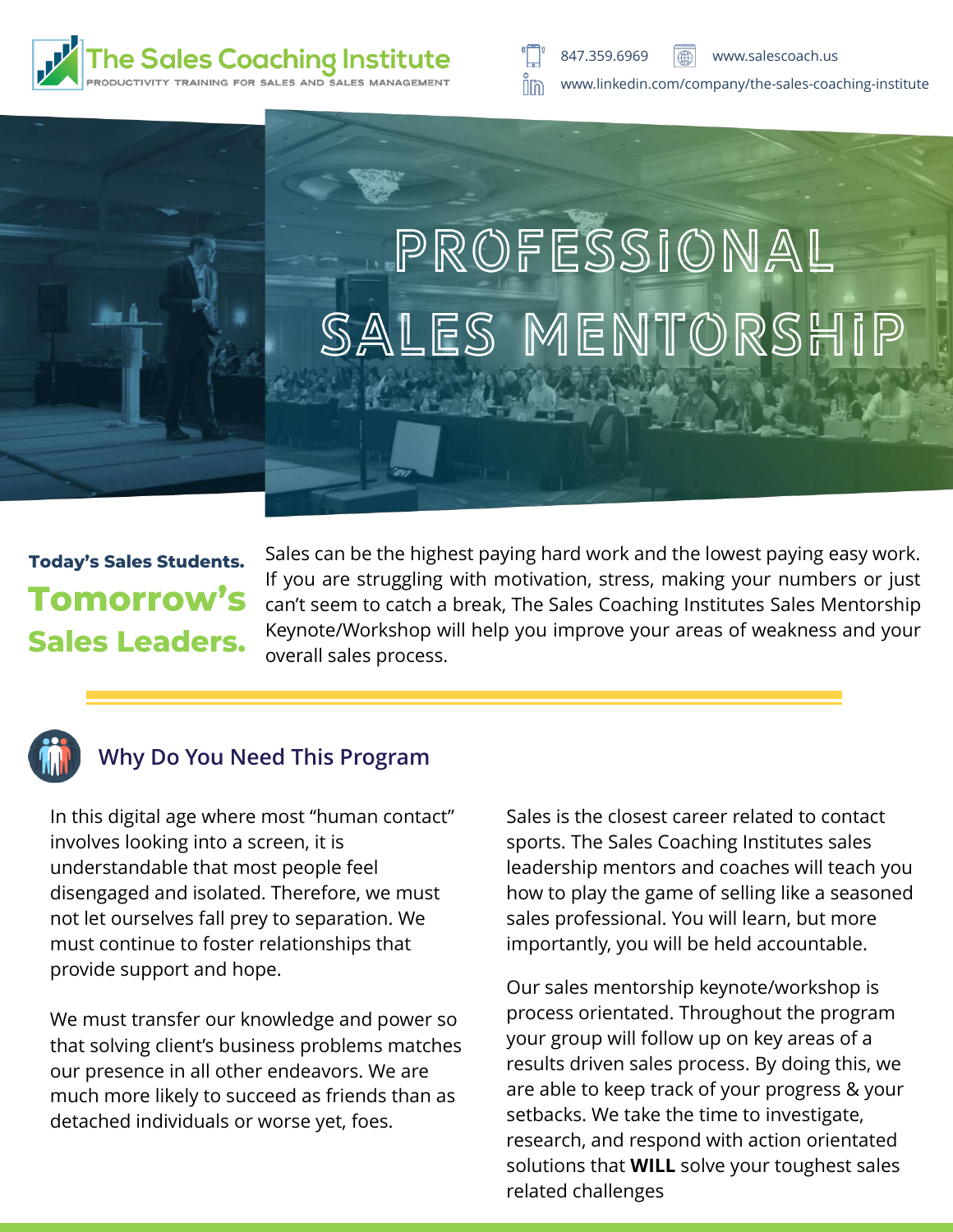

We are a reflection of the success you and your group will receive while engaged in our sales mentorship keynote/workshop.



#### **Program Benefits**

- A complete step-by-step program anyone  $\varnothing$ can follow & implement
- $\varnothing$ An experienced & successful mentor/coach that **WILL** hold your group accountable
- An inexpensive way to use and leverage a S mentorship program
- Discover new ways to get involved in other  $\varnothing$ mentorship programs
- Increase sales by building new pipelines  $\varnothing$ that are constantly feeding your funnel
- Leverage social media to build your  $\varnothing$ network and feed your pipeline
- Learn every single aspect of your product S and services
- Understand the importance of mentor's  $\otimes$
- $\varnothing$ Know your competitors better than they know themselves
- $\heartsuit$  Use our sales force audits to pin-point your strengths and weaknesses
- Learn how to dodge time-wasting prospects  $\otimes$ that don't have need, desire, financial capacity or authority.
- Learn and be held accountable on how to  $\otimes$ delegate your time properly.
- Learn what areas you need to focus on the  $\otimes$ most and put a great effort towards improving those specific skills or actions.





#### **Attendees Gain Access to the Following Learning, Training & Educational Material**

- Gain access to The Sales Coaching Institute's online sales training LMS (Learning Management [System\).](https://www.salescoach.us/online-sales-training-classes/)
- Gain access to over 19 executive sales & marketing White Papers
- Receive 2 **FREE** eBooks authored by The Sales Coaching Institute's CEO, Doug Dvorak